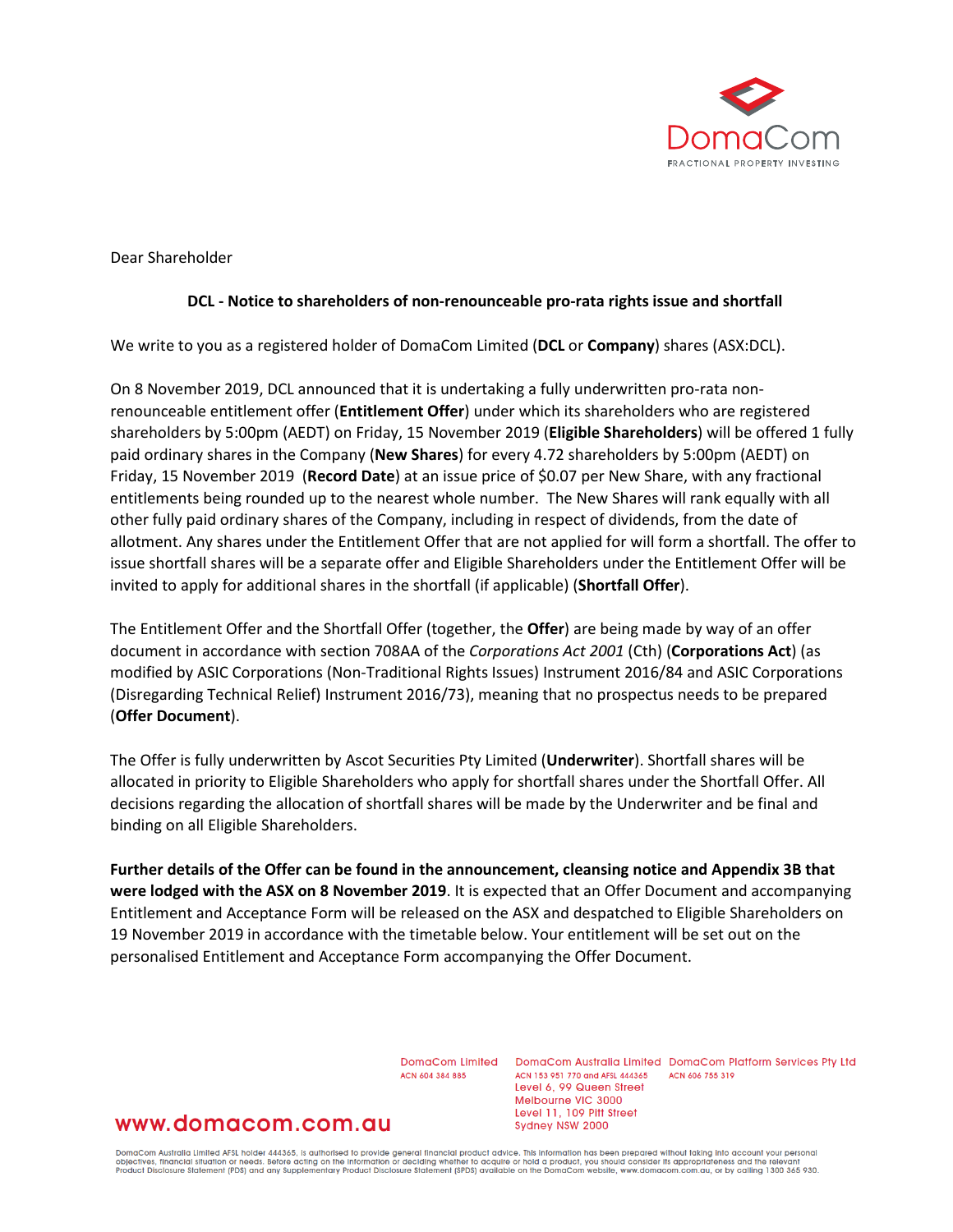As at the date of this letter, the Company has 202,224,379 shares on issue. Based on the current capital structure of the Company, an additional 42,844,148 New Shares will be issued, resulting in a total of 245,068,527 fully paid ordinary shares on issue. The Offer will raise up to \$3,000,000 before costs.

The Offer provides the opportunity for Eligible Shareholders to increase their holding of shares in the Company and to participate in the future of the Company. Funds raised under the Offer will be used primarily to fund:

- further investment in the DomaCom Platform;
- sales and marketing of new and existing product offerings into targeted markets;
- fund working capital including costs associated with staffing, office, corporate, service providers and administration; and
- the costs of the Offer.

## **Actions required by Eligible Shareholders**

There are a number of actions Eligible Shareholders may take:

- You may wish to accept all of your rights to subscribe for New Shares pursuant to the Offer Document (**Entitlement**). If you wish to accept your full Entitlement, you must:
	- (a) complete the Entitlement and Acceptance Form and pay the Application Monies set out in the Entitlement and Acceptance Form; or
	- (b) pay the Application Monies via BPAY® by following the instructions set out on the personalised Entitlement and Acceptance Form,

in each case so that payment is received by no later than 5:00 pm (Melbourne time) on Thursday, 5 December 2019.

- You may wish to accept part of your Entitlement. If you wish to accept only part of your Entitlement, you must:
	- (a) complete the Entitlement and Acceptance Form (including by specifying how much of your Entitlement you wish to accept) and pay the Application Monies set out in the Entitlement and Acceptance Form; or
	- (b) pay the Application Monies via BPAY® by following the instructions set out on the personalised Entitlement and Acceptance Form,

in each case so that payment is received by no later than 5:00 pm (Melbourne time) on Thursday, 5 December 2019.

 You may not wish to accept any of your Entitlement. If you do not want to accept any of your Entitlement, you are not required to do anything. If you take no action, you will not be allocated any New Shares and your Entitlement will lapse.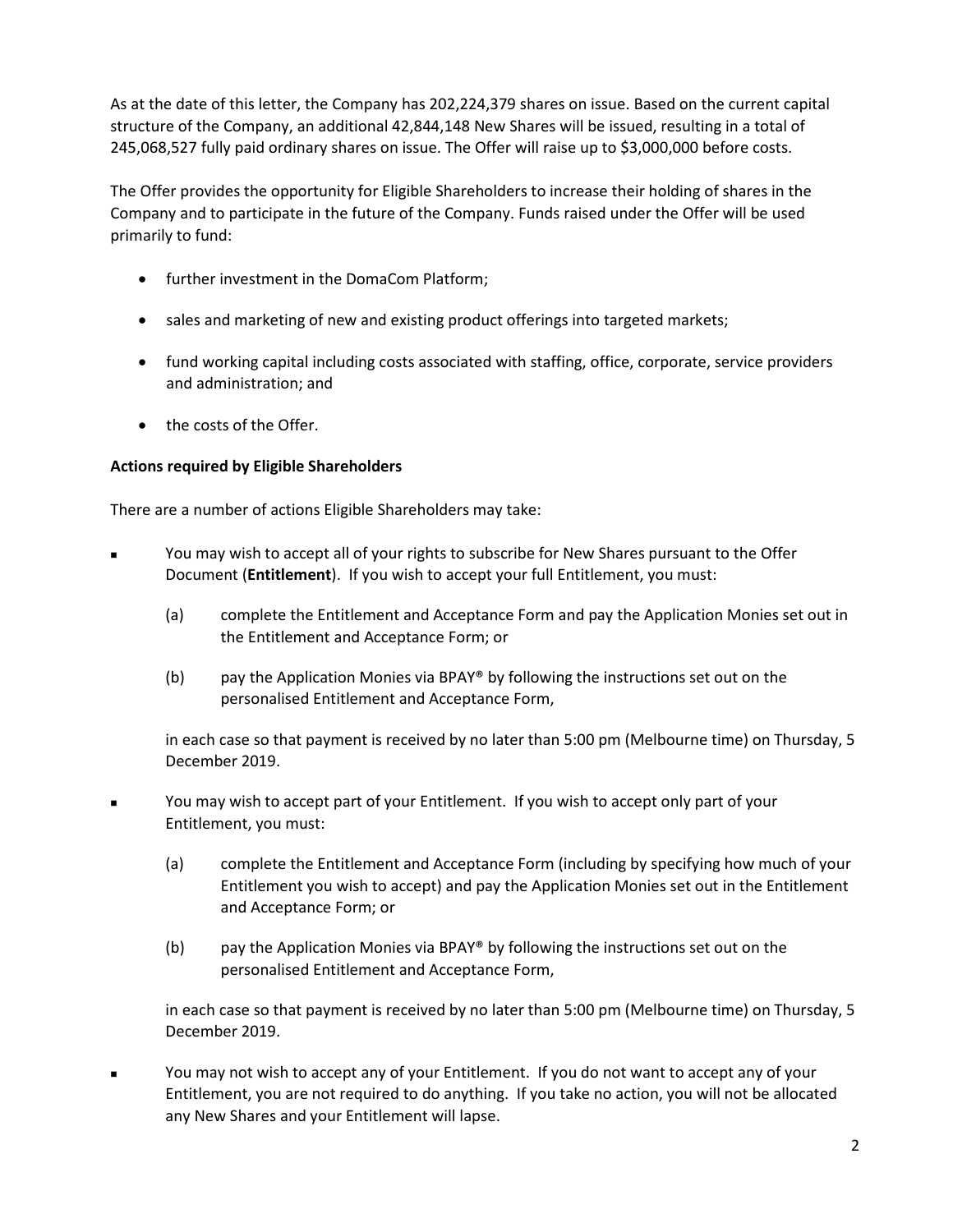- You may wish to accept your full Entitlement and apply for New Shares under the Shortfall Offer. If you wish to accept your full Entitlement and apply for shortfall shares, you must:
	- (a) complete the relevant sections of the Entitlement and Acceptance Form (including the part that deals with shortfall shares) and pay the Application Monies set out in the Entitlement and Acceptance Form; or
	- (b) pay the Application Monies via BPAY® by following the instructions set out on the personalised Entitlement and Acceptance Form,

in each case so that payment is received by no later than 5:00 pm (Melbourne time) on Thursday, 5 December 2019.

### **Key dates**

The anticipated timetable for the Offer is as follows:

| Event                                                                    | Date                   |
|--------------------------------------------------------------------------|------------------------|
| Execute underwriting agreement, announce Entitlement Offer, deliver      | Friday 8 November 2019 |
| Appendix 3B to ASX                                                       |                        |
| Notice sent to Eligible Shareholders containing information required by  | Monday 11 November     |
| Appendix 3B                                                              | 2019                   |
| 'Ex' date (date from which securities commence trading without the       | Thursday 14 November   |
| entitlement to participate in the Offer)                                 | 2019                   |
| Record Date for determining entitlements                                 | Friday 15 November     |
|                                                                          | 2019                   |
| Despatch of offer document and personalised Entitlement and Acceptance   | Tuesday 19 November    |
| Forms to Eligible Shareholders and Entitlement Offer opens               | 2019                   |
| <b>Release Offer Document</b>                                            |                        |
| Closing date of Entitlement Offer (5.00pm AEDT)                          | Thursday 5 December    |
|                                                                          | 2019                   |
| New shares quoted on deferred settlement basis                           | Friday 6 December 2019 |
| Notify ASX of undersubscriptions and announcement of Shortfall Offer (if | Tuesday 10 December    |
| applicable)                                                              | 2019                   |
| Issue date                                                               | Wednesday 11           |
|                                                                          | December 2019          |

**Note**: The above dates are indicative only and are subject to change. Unless otherwise indicated all times are stated in Melbourne time. The Company reserves the right to vary any and all the above dates and times without prior notice subject to the ASX Listing Rules, the *Corporations Act 2001* (Cth) and any other applicable laws.

## **Offer Document**

The Offer Document will be available on the ASX website at [www.asx.com.au](http://www.asx.com.au/) and also on the Company's website at [www.domacom.com.au](http://www.domacom.com.au/) as well as being despatched to Eligible Shareholders on Tuesday, 19